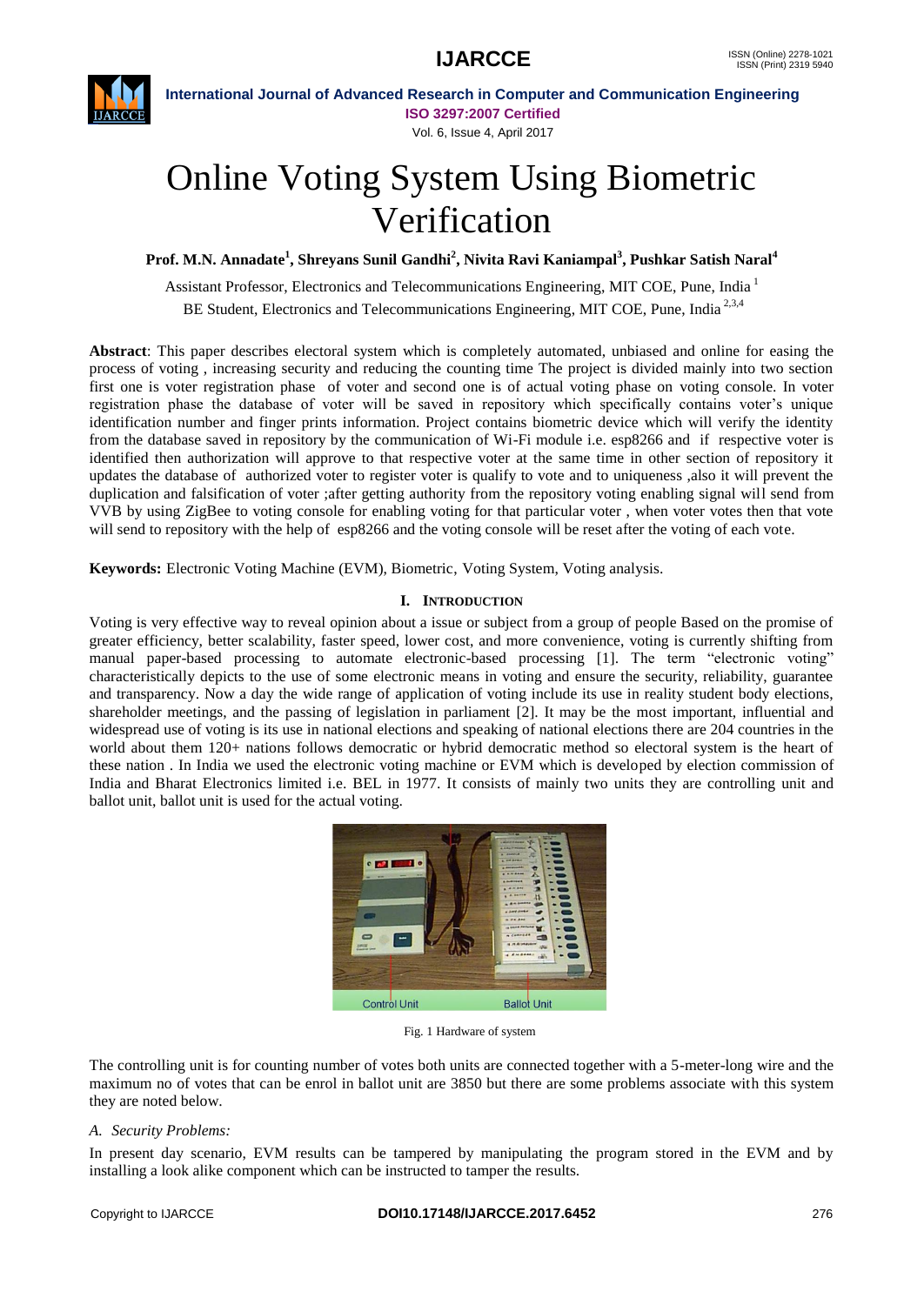

Vol. 6, Issue 4, April 2017

# *B. Illegal Voting (Rigging) :*

Rigging is a common malpractice in the voting process where supporters of a particular party illegally manage to cast votes of genuine voters and deprive them of their voting rights in order to get the results in their favour.

# *C. Privacy*

The anonymity of the voter is preserved and there is no way to link the voter to the vote casted by the voter.

# *D. Verifiability*

The system provides means to recheck the results in case there is a necessity to recheck the election results.

# *E. Availability*

The system ensures full availability to the voters on the polling day .

# *F. Resume Ability*

Security can be considered the heart of any nations voting system so while developing the system in this project security is given highest priority. Biometric verification is considered as the authentication measure of voter because biometric signature viz. finger print, retina etc. of any person have unique value and these biometric signature of person does not change even after death of person so now a days biometric is giving very effective results which will lead to the illegal voting / rigging of voting. the database of voters and the vote of the voters are going to store into a server which will communicate to all voting booth so there will be flexible of voter to enrol their vote on voting booth which is feasible for voter and due to votes are stored into the server there will no tampering of votes while counting [3].

# **II. LITERATURE SURVEY**

During the course of this project development we have referred various papers to analyse the problems in the existing system and figure out solutions that are economically viable. Background research on the organization and comparative studies of existing systems is also done to more understand the system requirements before the system was developed. And by studying this system we designed system which is described in this paper This chapter deals with the brief description of various E Voting Systems published in IEEE papers by the IEEE Computer Society on E-voting.

# *A. Three Ballot Based Secure Electronic Voting System*

The paper, "A Three-Ballot-Based Secure Electronic Voting System "written by Regivaldo G. Costa,Altair O. Santin, and Carlos A. Maziero proposes a voting system based on three ballots[3].Fig. 2 Overview of proposed architecture. The voter has to cast three votes on the three ballots and all the three votes will have a unique numeric identifier. On the three ballot papers all the candidates will be marked once randomly and the voter also marks the desired candidate. Thus the desired candidate has two marks and the remaining candidates will have only one mark. The voter then chooses one ballot randomly and then that is given as a vote receipt. Once the elections are done, the electoral authority publishes the vote receipts so that the voter can verify if their votes were counted. As per the proposed block diagram the voters first present themselves to the registration agent to get a credential that would enable them to cast their vote (event 1 in Figure 1) [3]. The registration agent then obtains ballot Ids (BIDs; event 2) and generates credentials that are returned to the voters. After authentication (event 3), voters cast their vote using a voting console (event 4). The vote is then stored in the electronic ballot box(event 5) and a vote receipt is issued(event 6).On the result day, counting phase(event 7) starts and the electoral authority publishes the vote receipts on the electronic election bulletin board(event 8)[3].



Fig. 2 Overview of proposed architecture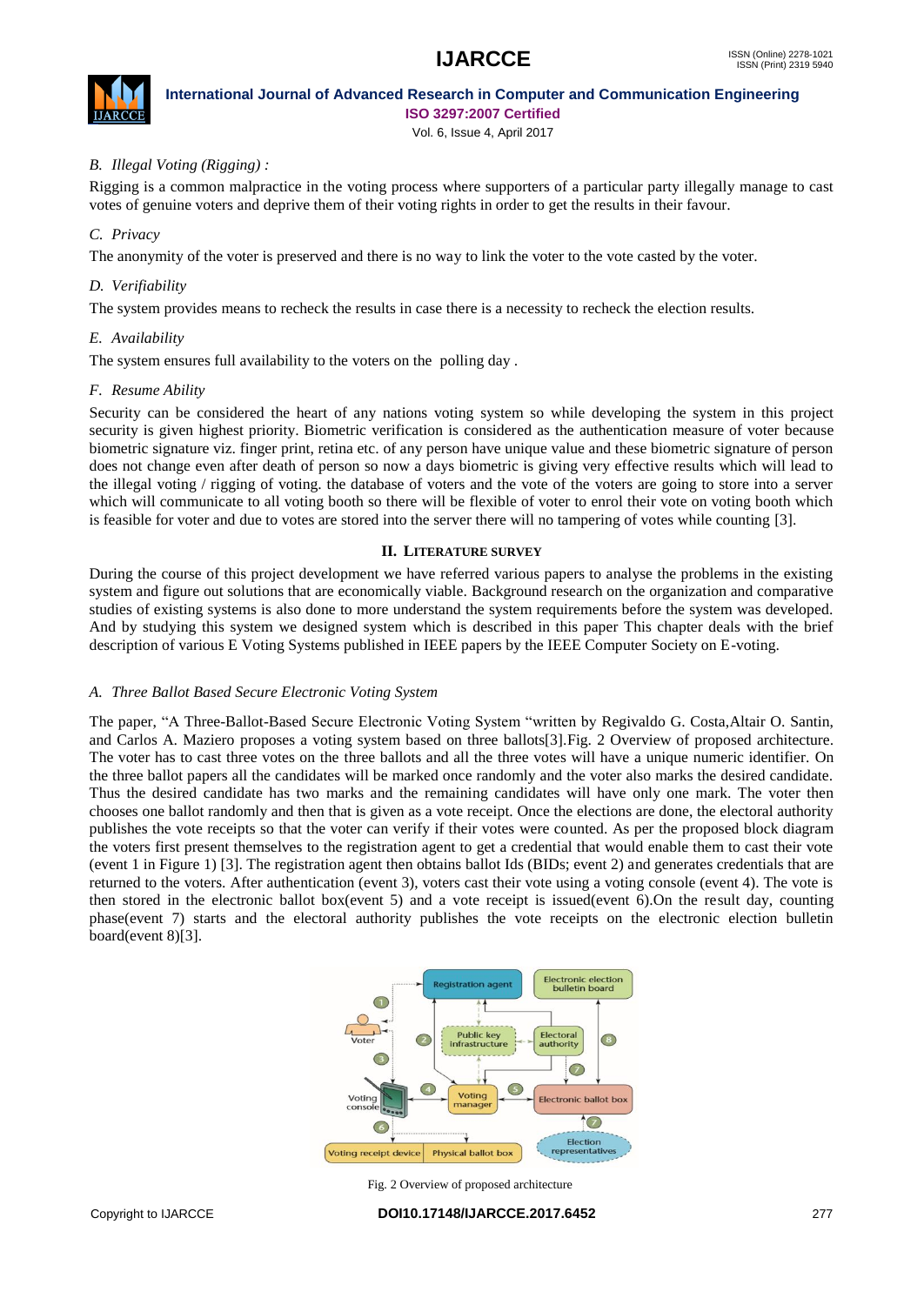

Vol. 6, Issue 4, April 2017

# *B. Direct Record Electronic (DRE) System & Voter verified Paper Record System (VVPRS)*

A DRE voting machine with VVPRS capability includes a ballot display unit along with a voting panel. It also consists of internal and external memories. It includes a paper-record display unit, and a paper-record storage unit and a printer to print the paper record. Once the voters verify their vote casted, the EC officials couple the electronic version of vote with the paper record. Four differently manufactured machine types with different configurations were tested. All the machine types 1,2,3& 4 had a 32"/15" LCD touch screen. All of them were primarily powered by an alternating current with additional battery backup of 16 hours for machine 1  $\&$  2 and 2 hours for machine 3  $\&$ 4. The ballot was activated using RFID tags. The storage devices included built-in memory, flash drive, DVD for m/c 1; built-in memories, a proprietary device designed by Personal Computer Memory Card International Association (PCMCIA) for m/c 2; builtin memories, a proprietary PCMCIA device for m/c 3; three built in memories; a compact flash card; a proprietary, IrDA designed device for m/c 4. The paper record storage unit of VVPRS included a metal box for m/c 1; a bag for m/c 2 and a spool for m/c 3 & 4. Thermal printers were used and two methods were adopted: cut and drop VVPRS for m/c 1 & 2 and a continuous spool for m/c 3 & 4. The paper supply capacity extends up to 600 votes for m/c 1; 500 votes for m/c 2 and 120 votes for m/c 3&4.

# *C. Optical Scan E-Voting System, "DEMOTEK"*

Demotek is an electronic system that scans paper ballots using an optical character recognition (OCR). The OCR scanner of Demotek has two slots in which one is for reading and validation and the other for counting. The ballot resembles the traditional ballot papers but with a variation that it contains a special strip which consists of text that are visible only in the presence of UV light. The polling booths have UV Light systems. The voter covers the coting part by folding ballet paper. The Demotek then scans the UV readable part.

The voter's handover their ballot paper to the polling booth president who deposits them in the box through the second slot. Once all the ballot papers are deposited the polling booth president is in charge of locking the ballot boxes. The polling booth president uses an administrator card for the above purpose. On the election day, the administrator card is presented to the OCR system and the Demotek displays the final results. The Demotek prototype secures privacy by scanning UV readable labels that voters have checked [5]. Voters give their paper ballot to the polling place president, who then deposits the ballot into the box through the second slot [5]. Paper ballots will remain inside the transparent ballot box till the end of Election Day [5]. If someone wants to audit the results given by the e-voting system, the paper ballots are available for manual counting [5].Once all votes are recorded and secured in the ballot box, the polling place president must close the electronic ballot box, using an administrator card designed for that purpose[5].When he or she presents this card to the OCR system, it displays the final results and transmits them to the Central Electoral Office (where all the results of all the electronic ballot boxes are collected and counted) via GSM short messages.

|                                                                        | <b>3 BALLOT SYSTEM</b>                                                     | <b>DEMOTEK</b>                                                                                                                                                                                                                                                                                      | <b>DRE-VVPRS</b>                                                                                                                |
|------------------------------------------------------------------------|----------------------------------------------------------------------------|-----------------------------------------------------------------------------------------------------------------------------------------------------------------------------------------------------------------------------------------------------------------------------------------------------|---------------------------------------------------------------------------------------------------------------------------------|
| <b>USER INTERFACE</b>                                                  | Voting console                                                             | Small display next to OCR Scanner on the lid                                                                                                                                                                                                                                                        | 32''/15''<br><b>LCD</b><br>Touch<br>Screen                                                                                      |
| <b>METHODS FOR</b><br><b>VOTER</b><br><b>AUTHENTICATION</b>            | <b>Biometric devices</b>                                                   | Manual authentication using voter's ID                                                                                                                                                                                                                                                              | RFID smart card                                                                                                                 |
| <b>ASSISTENCE FOR</b><br><b>DISABLED ON VOTING</b><br><b>INTERFACE</b> | Braille code can be used on<br>the voting console                          | Absent                                                                                                                                                                                                                                                                                              | Audio<br>Assistance<br>is<br>present                                                                                            |
| <b>VOTE RECEIPT</b>                                                    | One ballot chosen at random<br>by the voter is copied as a<br>vote receipt | After casting the vote, a code is generated for<br>each voter that's displayed on the monitor                                                                                                                                                                                                       | verified<br>Printed<br>voter<br>receipt is given to the<br>voter                                                                |
| <b>ACCURACY</b>                                                        | Possible problems<br>due<br>$\Omega$<br>system failures or attacks.        | Possible problems due o system failures or<br>attacks.                                                                                                                                                                                                                                              | Possible problems due o<br>system failures or attacks.                                                                          |
| <b>STRIKING FEATURES</b>                                               | Security ensured through the<br>use of public and private<br>keys.         | Various means for data transmission are used.<br>If any one of the transmission for example<br>transmission through landline is intercepted,<br>then the data transmitted via Internet and cell<br>phone will reach agreement of two out of<br>three will take place thus boosting the<br>security. | Use of printed<br>voter<br>verified<br>records<br>paper<br>through which user can<br>check if his/her vote has<br>been counted. |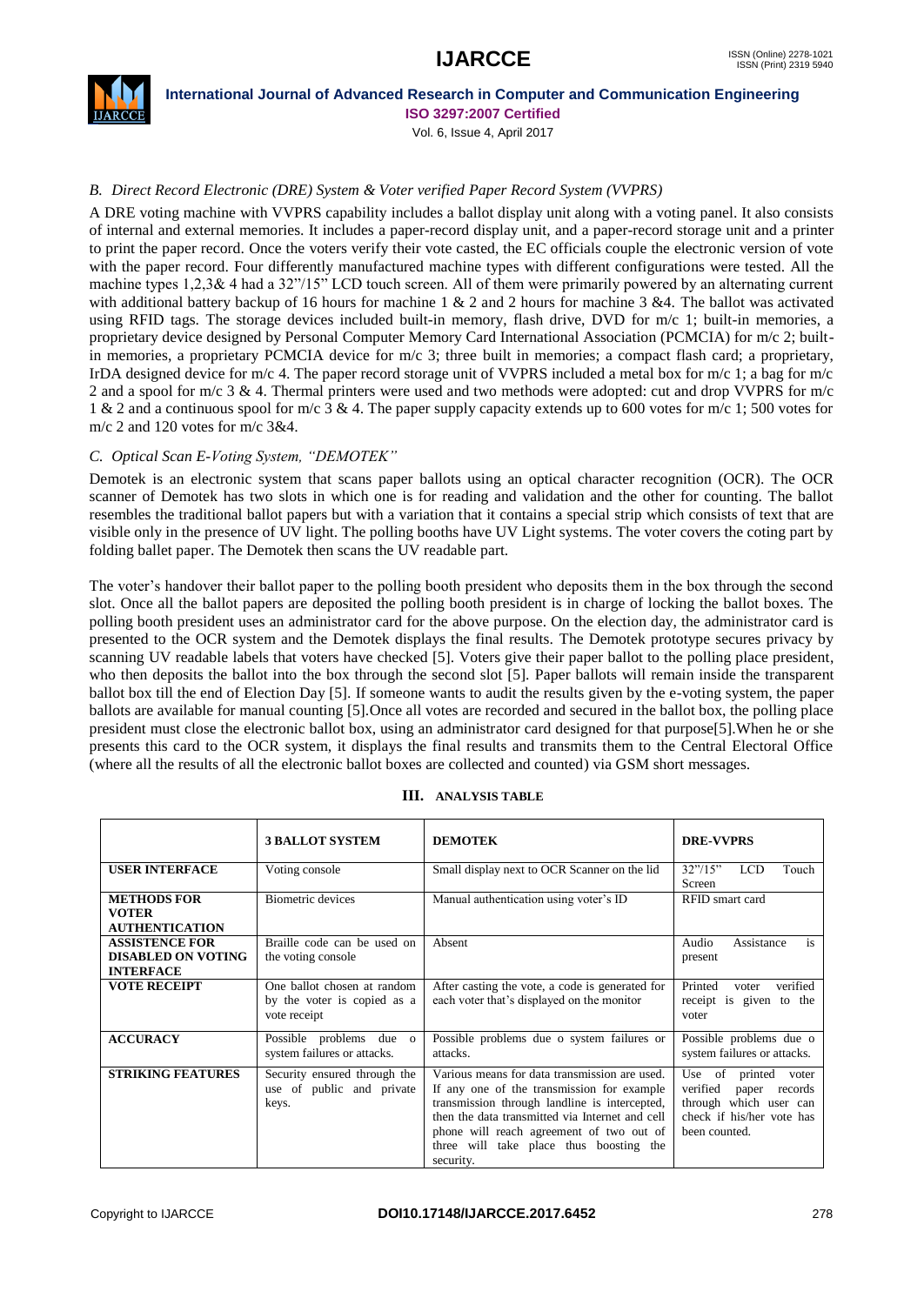

Vol. 6, Issue 4, April 2017

# **IV.BLOCK DIAGRAM**



## **V. SYSTEM OPERATION**

# *A. VOTER VERIFICATION PHASE:*

The registration agent is responsible for voters admission and qualification during the registration phase. The registration agent comprises of a Biometric device (R305) and a processor (ARM Cortex M3 LPC 1768). The server will maintain two different repositories: Voter/ID repository: This database will have the list of eligible voters which will be accessed during the authentication process in the registration phase (i.e. to check if the voter is eligible to vote and once voter is approved his name will be cut). Vote repository: This database will consist of the various parties and their corresponding votes and will be accessed during the voting phase and the counting phase. As shown in the above figures, there are various events represented by E1 to E8. Once the registration phase starts, voters should identify themselves to the registration agent. In the event E1 the voter's fingerprint is obtained by Biometric device(BD). The event E2 represents the transmission of fingerprint input to the processor. The processor now communicates with the voter's repository (via esp8266). (refer event E3 in fig). The server then verifies whether the voter can vote by querying the database maintained by the Electoral authority and sending a positive acknowledgement signal if he is eligible to vote and a negative acknowledgement signal if not, to the processor (refer event E4). Event 5 represents the transmission of the enable signal from registration agent to the voting manager so that the voter can cast his vote to the voting manager.

# *B. Voting*

The voting phase will consist of an Electronic voting machine comprised of various buttons against which the names of the respective parties along with their party symbols will be mentioned. The voter will cast his vote by pressing the button representing the desired party. The LED will blink ensuring the voter that his vote has been casted.

### *C. Storage*

The vote will be transmitted wirelessly to the server and will be stored (refer event 7 in fig.). Once the vote has been stored successfully the server will send an acknowledgement signal to the Electronic Voting Machine which will reset the machine and then the voter may leave. Simultaneously the server will cut his name from the database consisting of eligible voters to prevent redundant voting malpractices.

# *D. Counting Phase*

Only the election authorities will have access to the server. Once the elections have been conducted successfully the election authorities will access the vote repository to announce the result.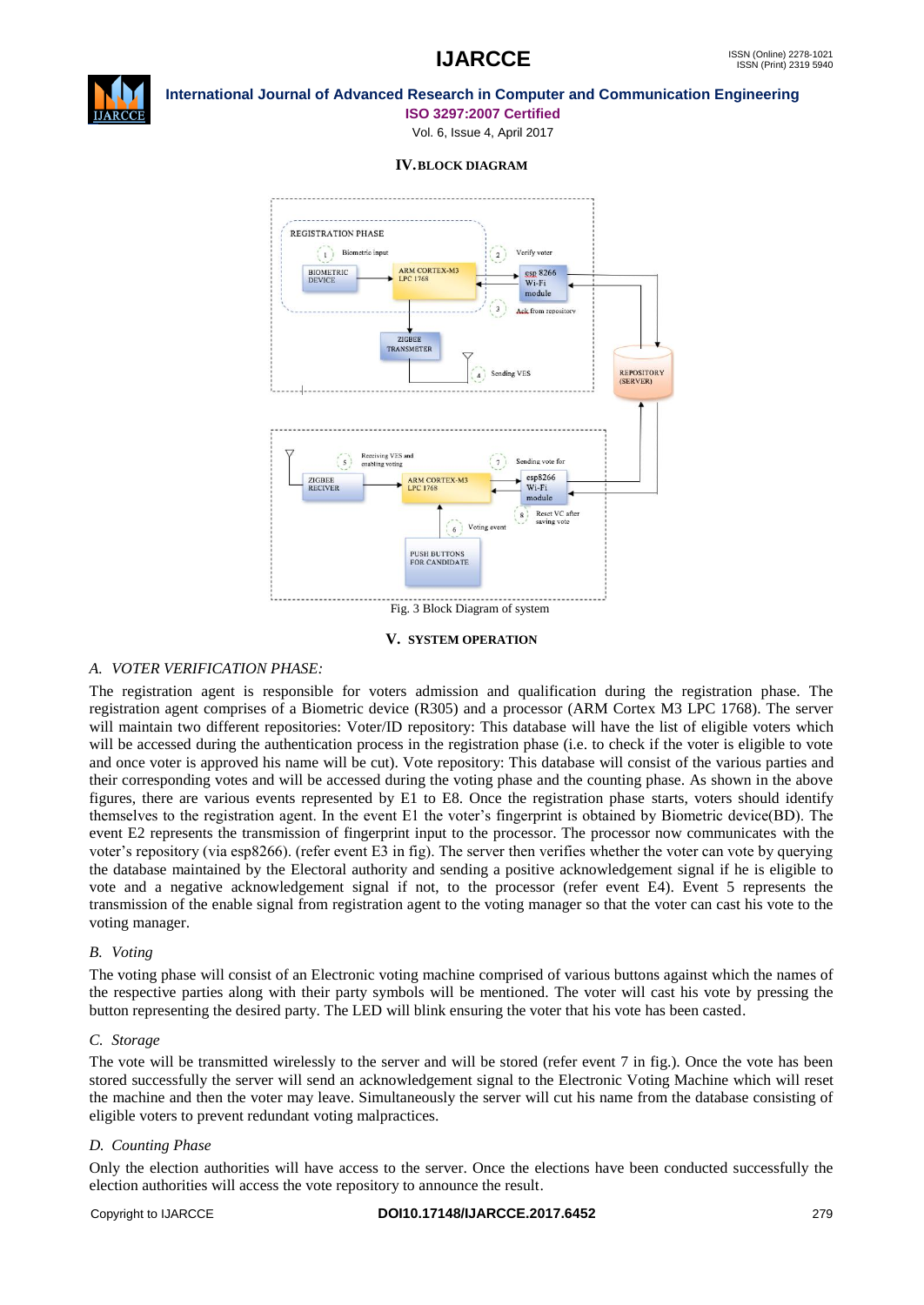



Vol. 6, Issue 4, April 2017



Fig. 4 Flowchart of working.

# **VI.RESULTS AND DISCUSSION**

The result of voting is stored on web server and it is displayed on website.



Fig. 5 GUI for showing result after election